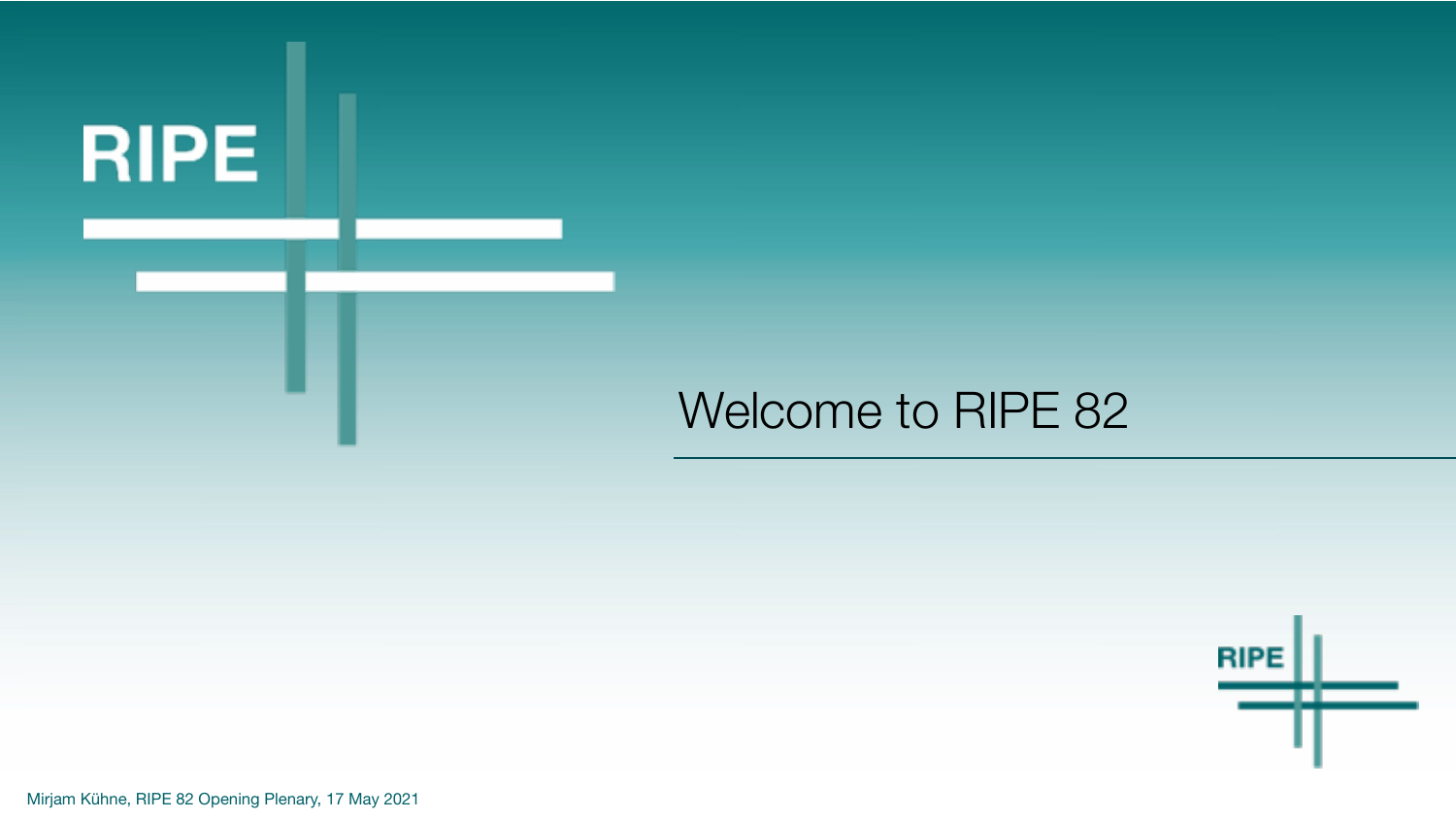#### Our Third Virtual RIPE Meeting

# 956 registrations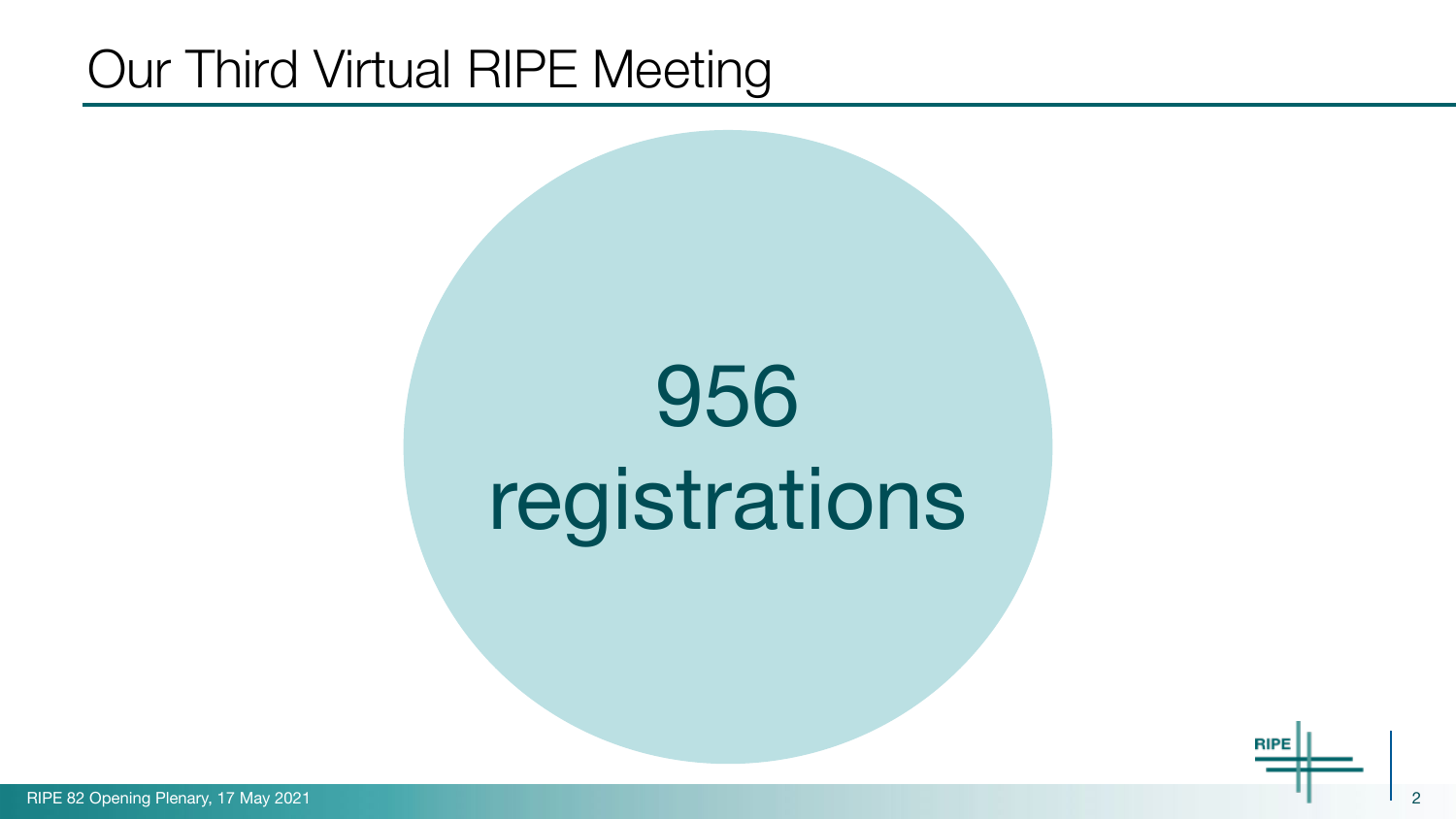## RIPE Meeting Principles

- Open to everyone
- Bringing people together from different:
	- Backgrounds, cultures, nationalities, beliefs and genders
- The RIPE community is a **safe**, **supportive** and **respectful** environment

3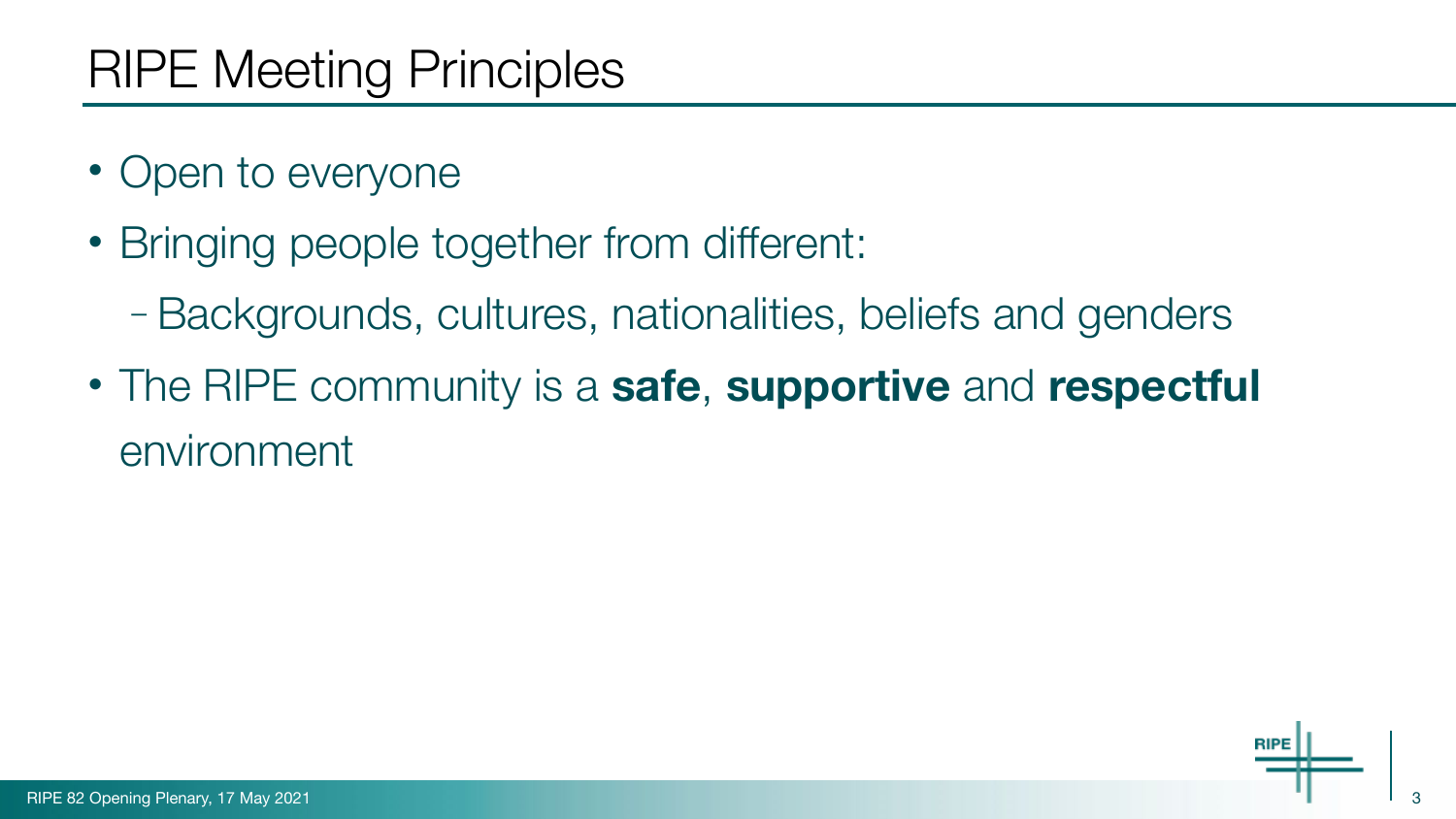For over a quarter of a century, the RIPE community's strength comes from its breadth of experience, diversity of views, and an open, respectful exchange of ideas – values that we want all of our RIPE Meeting attendees to uphold.

**Please treat each other with tolerance and respect.** Free speech and an open exchange of ideas are encouraged and celebrated.

Demeaning, intimidating or harming anyone at the meeting is wrong. We are especially sensitive to behaviour that offends based on gender, sexual orientation, religion, race or ethnic origin, or other perceived social, cultural, or personal differences.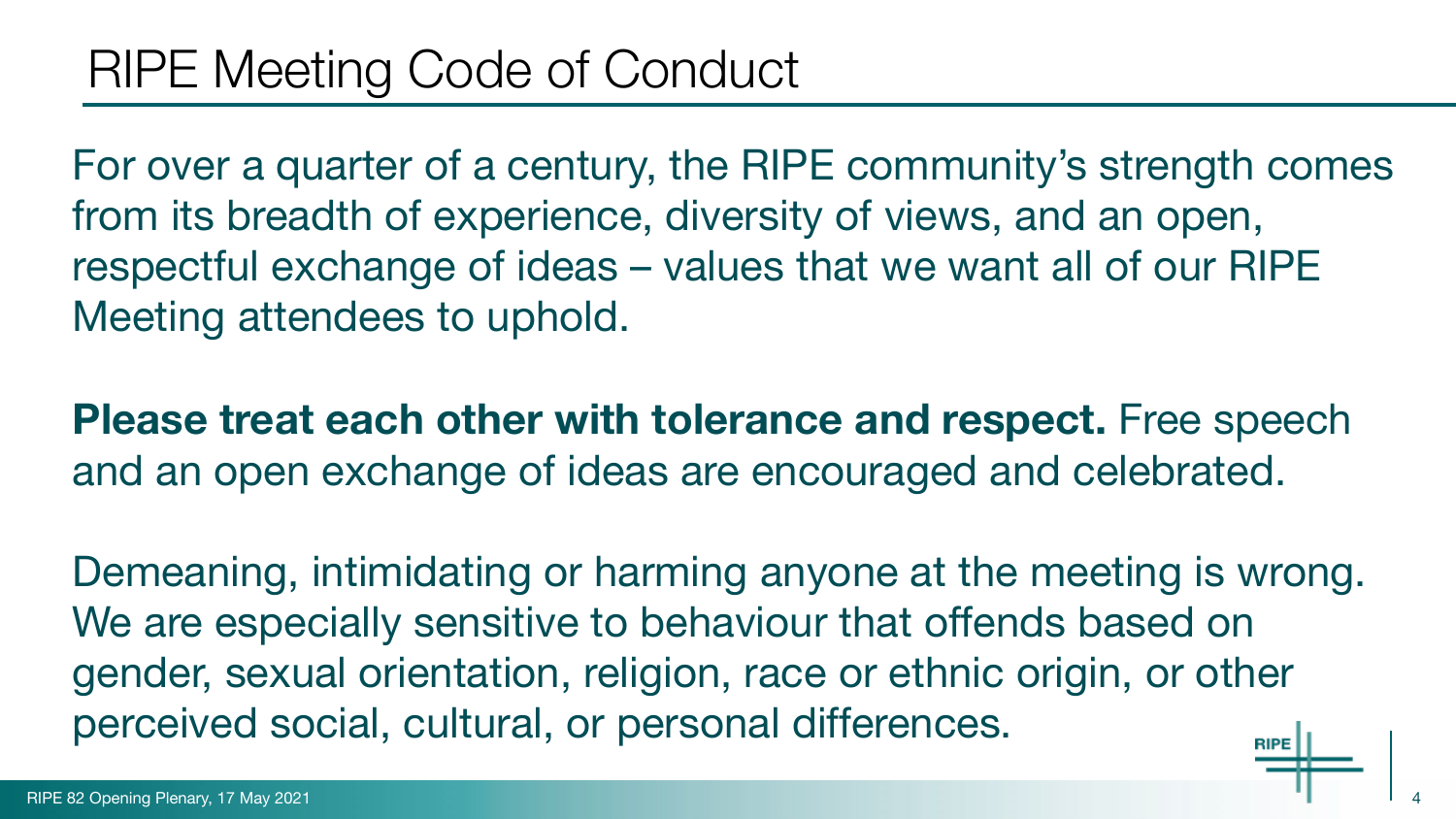#### RIPE Meeting Trusted Contacts

- Please report violations of our CoC to our Trusted Contacts
- Contact Rob Evans or Vesna Manojlovic via email:

[trustedcontacts@ripe.net](mailto:trustedcontacts@ripe.net)





#### [Ro](mailto:becha@ripe.net)b Evans Vesna Manojlovic

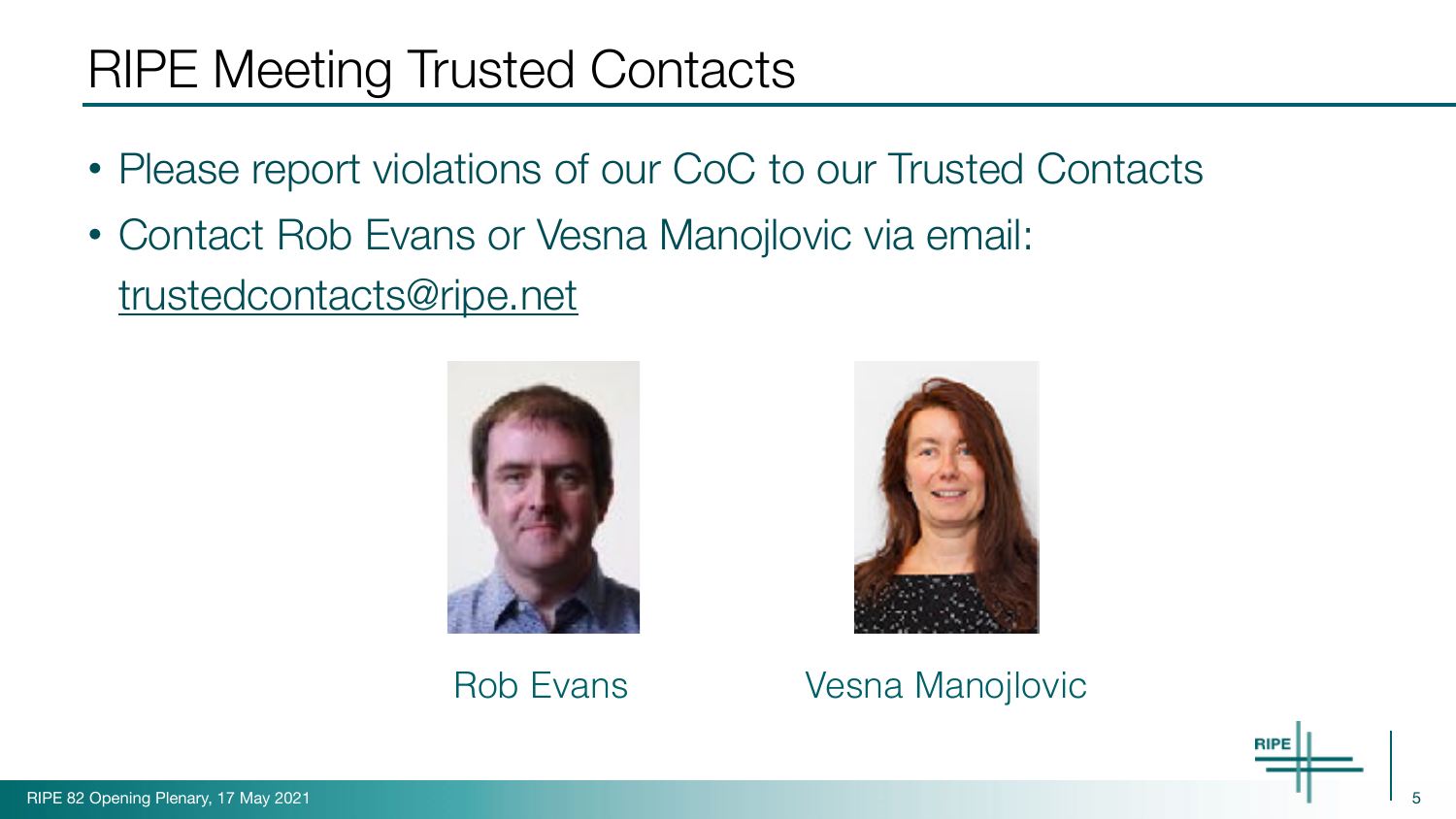## RIPE Code of Conduct Task Force



#### Brian Nisbet



#### Leo Vegoda



#### Salam Yamout

#### Athina Fragkouli (RIPE NCC)



#### Denesh Bhabuta



#### Antony Gollan (RIPE NCC)

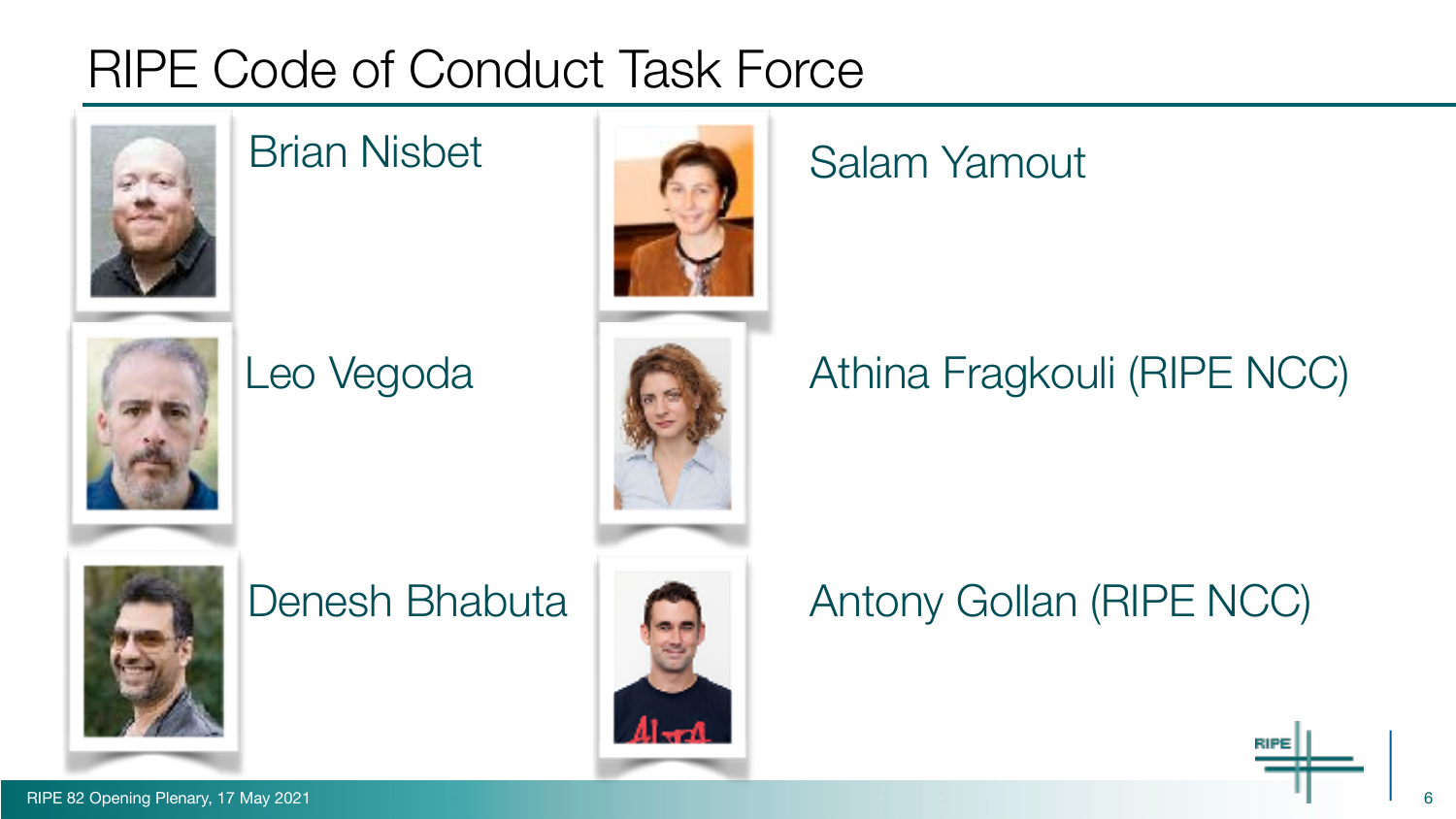## RIPE 82 Meeting Plan

|        |                                   | Friday<br>14 May       | Monday<br>17 May                                            | Tuesday<br>13 May   | Wednesday<br>19 May             | Thursday<br>21 May    | Friday<br>21 May   |                    |
|--------|-----------------------------------|------------------------|-------------------------------------------------------------|---------------------|---------------------------------|-----------------------|--------------------|--------------------|
| 09:30  |                                   |                        |                                                             |                     |                                 |                       |                    |                    |
| 10.00  | Medecho                           |                        | Welcoma Collas                                              | Welcome Coffee      | Welcoma Collise                 | Welcome Coffee        | Welcur re<br>comee | <b>CAI Benuils</b> |
| 10:30  | letting                           | SpotialChat            |                                                             |                     |                                 |                       |                    |                    |
| 11:00  |                                   |                        | Opening Plenary                                             | Address Policy      | Anti-Abuse                      | IPv6                  |                    | Community Henary   |
| 11:30  | <b>MINERCTO</b><br><b>Testing</b> | <b>EgatalClus</b>      |                                                             |                     |                                 |                       | Clasing Henary     |                    |
| 12:00  | Messecho                          |                        |                                                             |                     |                                 |                       |                    |                    |
| 12592  | lening.                           | <b>SportalChor</b>     | Lowh                                                        | <b>Buser's</b>      | Lunch                           | <b>Buser's</b>        |                    | Circleg Rende      |
| 13:00  | Messecho                          |                        |                                                             |                     |                                 |                       |                    |                    |
| 1.8592 | lening.                           | <b>SpatialClud</b>     | <b>Plenary</b>                                              | Deen Source         | <b>MAT</b>                      | IrT                   |                    |                    |
| 14:00  |                                   |                        | Co'Yee break                                                | Cather fronk        | Co'Yee break                    | Cather Break          |                    |                    |
| 14.30  | Austria, and<br>NREN 58501        | Sparial/War            |                                                             |                     |                                 |                       |                    |                    |
| 15:00  |                                   |                        | <b>Menary</b>                                               | Cannact             | <b>DAG</b>                      | <b>Routing</b>        |                    |                    |
| 15:30  |                                   | Caffee Break           | Co'Yee Break                                                | Caffee Break        | CoYoe Break                     | Caffee Break          |                    |                    |
| 16:00  | <b>Newcomers</b>                  | SpotialChat            | Plenary                                                     | Ceuveraber:         | RIPE MCC Services               | <b>Detablese</b>      |                    |                    |
| 16/30  | <b>Intervisionist</b>             |                        |                                                             |                     | Co'You Broak                    |                       |                    |                    |
| 17:00  | Maxima were floated and           |                        | Co/Yee Break                                                | Ceffee Break        | RIPE MCC Services               | Cuffee Break          |                    |                    |
| 17:30  |                                   |                        | <b>SOON BeF</b>                                             | Code of Conduct BoF | Coffee Break                    |                       |                    |                    |
| 18.00  |                                   | Menora/Martesa/Mest up |                                                             |                     |                                 |                       |                    |                    |
| 18:30  |                                   |                        |                                                             | <b>Cleang Break</b> |                                 |                       |                    |                    |
| 19:00  |                                   |                        | Most the RPE Chair Team and<br>the RFE NCC Executive Board. |                     |                                 |                       |                    |                    |
| 19:30  |                                   |                        |                                                             |                     | <b>GIPE MOC Gameral Meeting</b> | <b>EIPE 02 Dinner</b> |                    |                    |
| 20:00  |                                   |                        |                                                             |                     |                                 |                       |                    |                    |
| 20:30  |                                   |                        |                                                             |                     |                                 |                       |                    |                    |
| 21:00  |                                   |                        |                                                             |                     |                                 |                       |                    |                    |

**RIPE**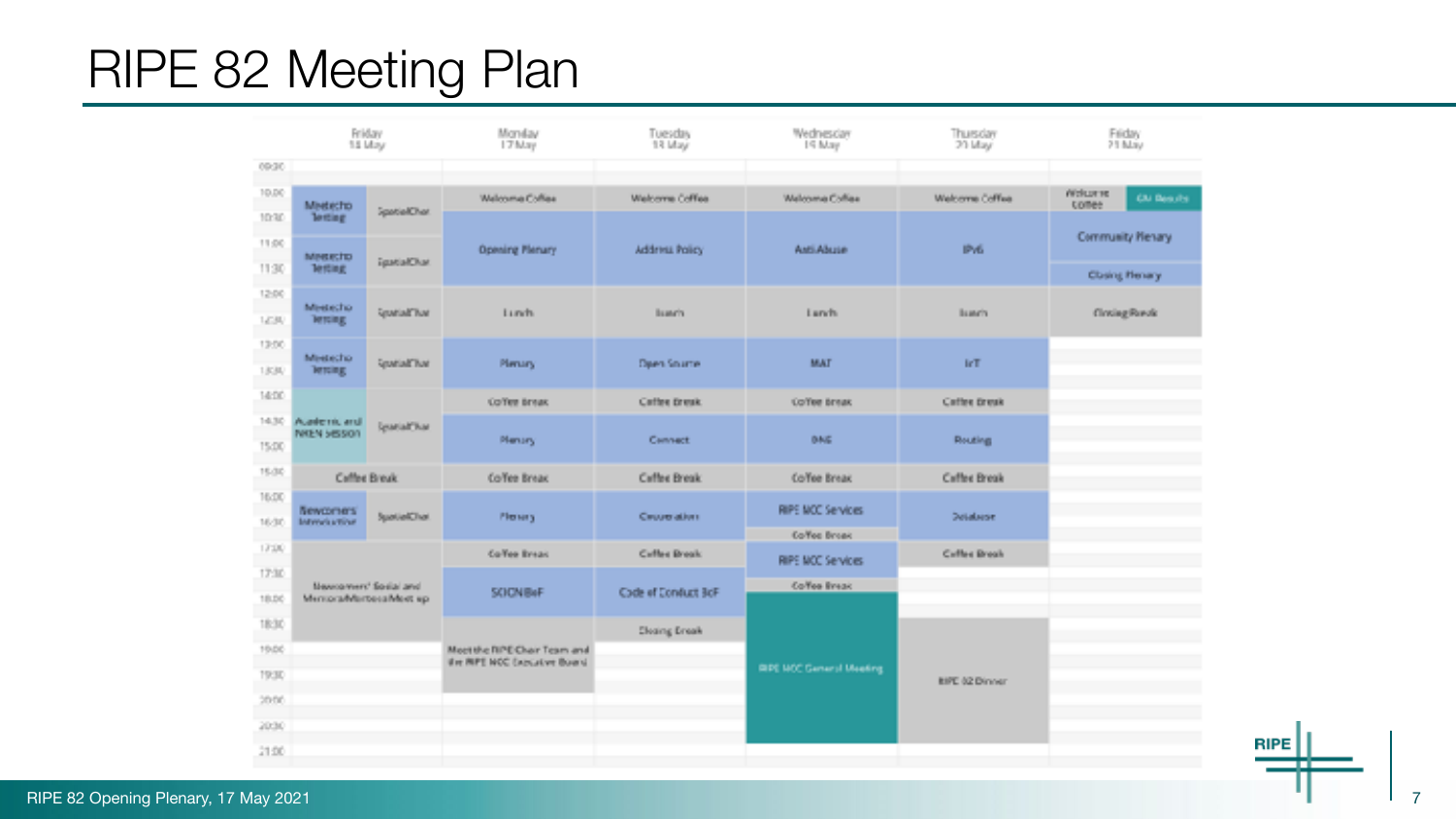## RIPE Working Group Co-Chairs

#### Address Policy **Anti-Abuse Connect** Cooperation





#### Database DNS IOT IPv6





William Denis



Nina



Gert Erik Brian Tobias



Remco Florence Alireza Will





David

#### **Connect**









Désirée

Johan Achilleas



Shane





Constanze Sandoche

IoT

#### MAT Open Source RIPE NCC Services Routing

















Jen Benedikt Raymond











Brian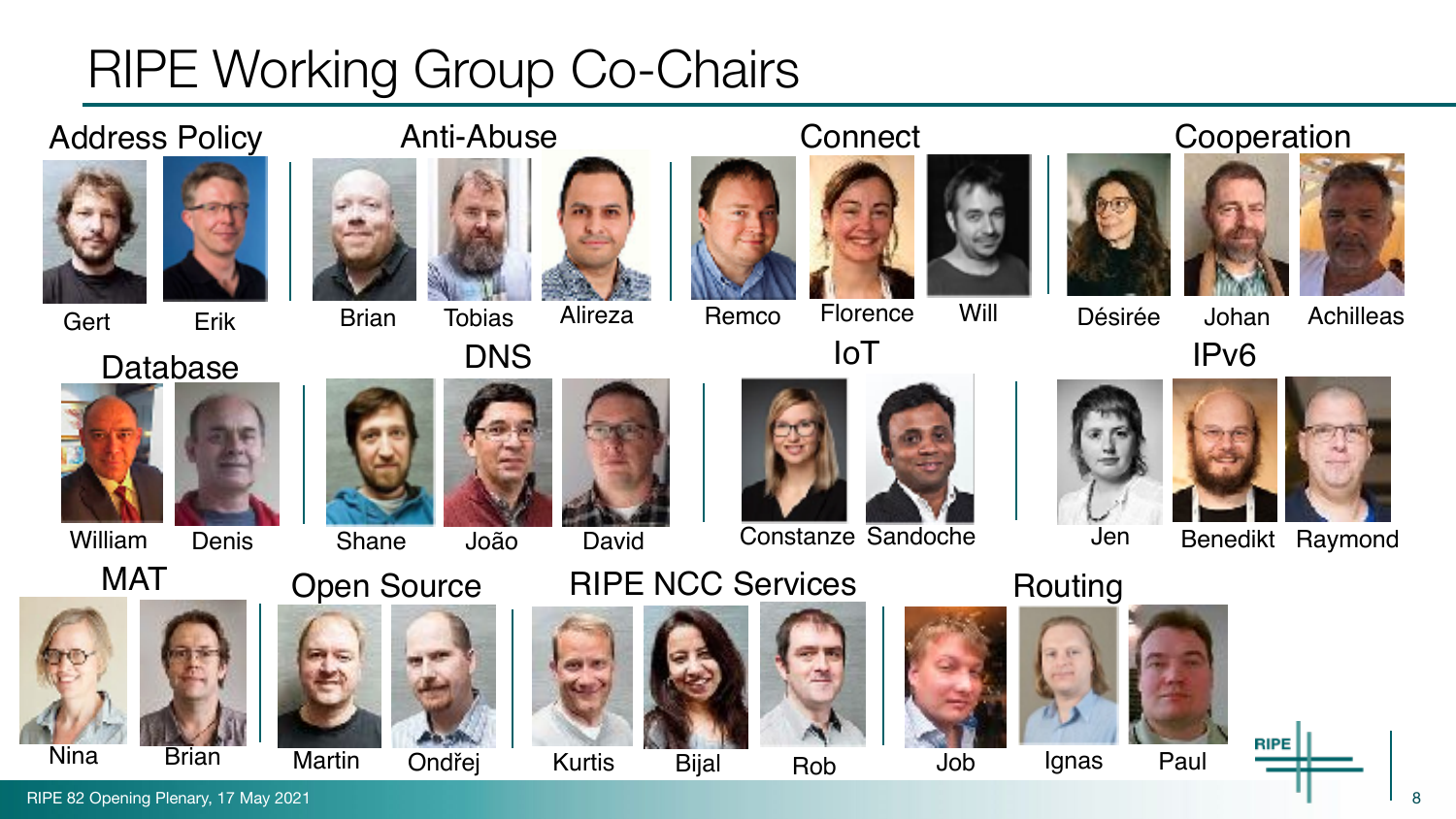## RIPE Programme Committee (PC)



**Franziska Chair** 



**Brian**  Vice Chair



**Khalid**  MENOG Rep



**Jan**  SEE Rep



**Alexander**  ENOG Rep



**Mohamad** 



**Wolfgang Fernando** 





**Dmitry Pavel Peter** Jelte









RIPE 82 Opening Plenary, 17 May 2021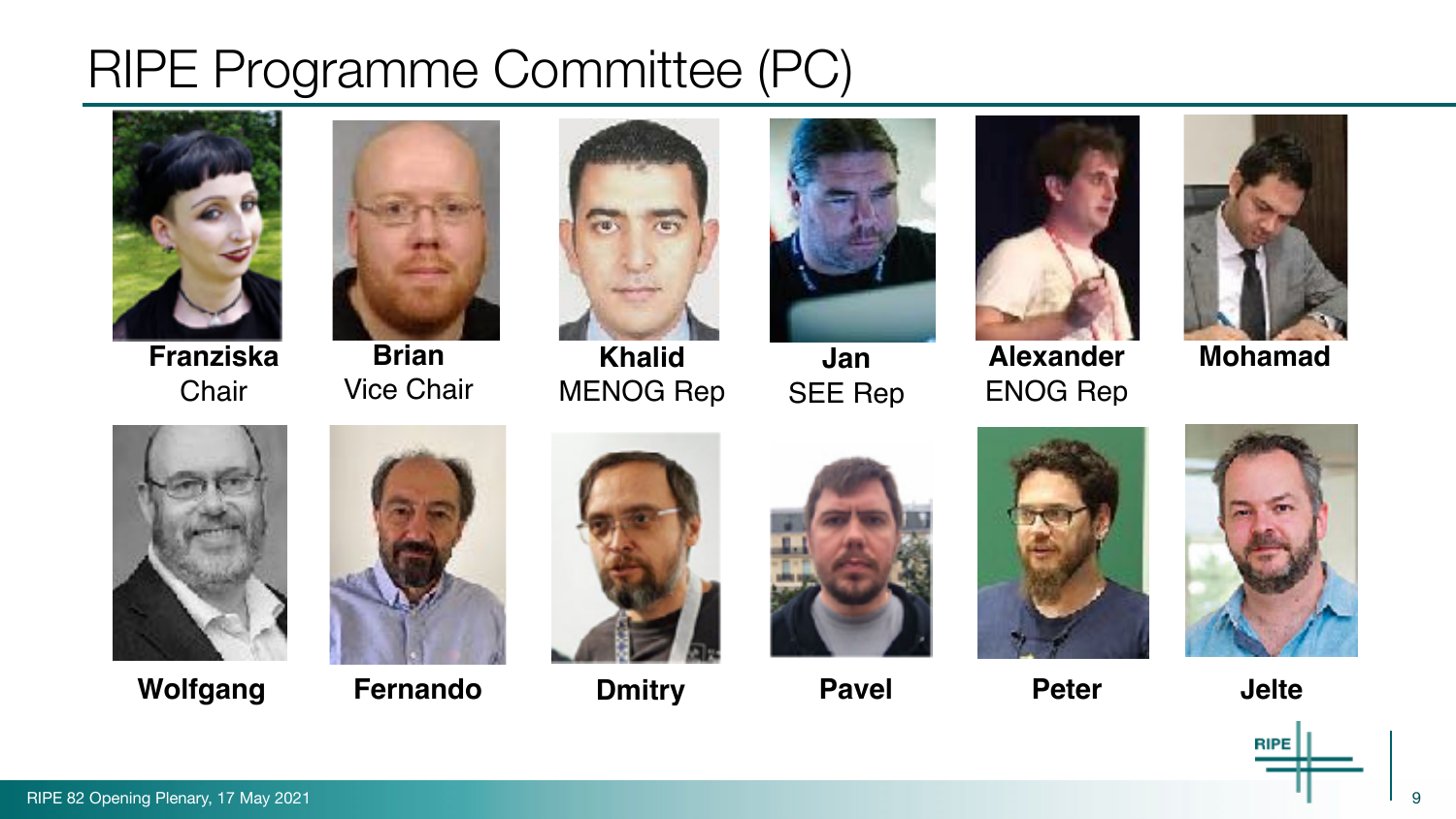#### RIPE PC Elections

- Two seats open
- You can nominate yourself or someone else
- Nominations close on:
	- Tuesday, 18 May, 15:30 UTC+2
- Voting is open from
	- Tuesday, 18 May, 16:00 UTC+2 until Thursday, 20 May, 17:00 UTC+2
- Results announced
	- Friday, 21 May at 11:30 UTC+2 (closing plenary)



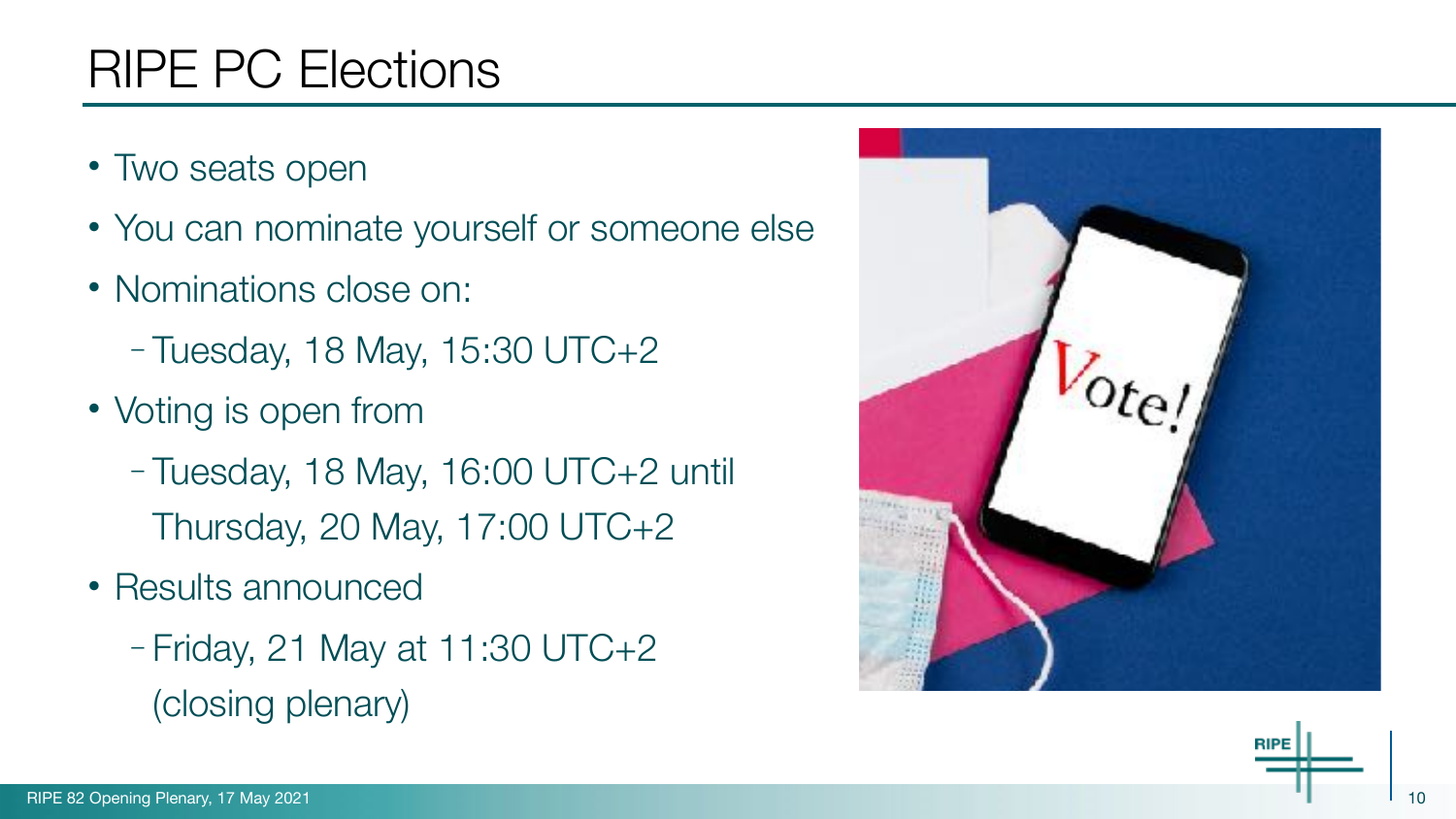#### NRO NC Elections

- Filiz Yilmaz stepped down; term ends on 31 May 2021
- Thank you Filiz!
- All checked-in RIPE 82 attendees (except RIR staff) can vote
- Registration closes on Thu, 20 May at 18:00 (UTC+2)
- Voting: Thu, 20 May, 19:00 (UTC +2) Fri, 21 May, 10:30 (UTC+2)
- Results: Closing Plenary

11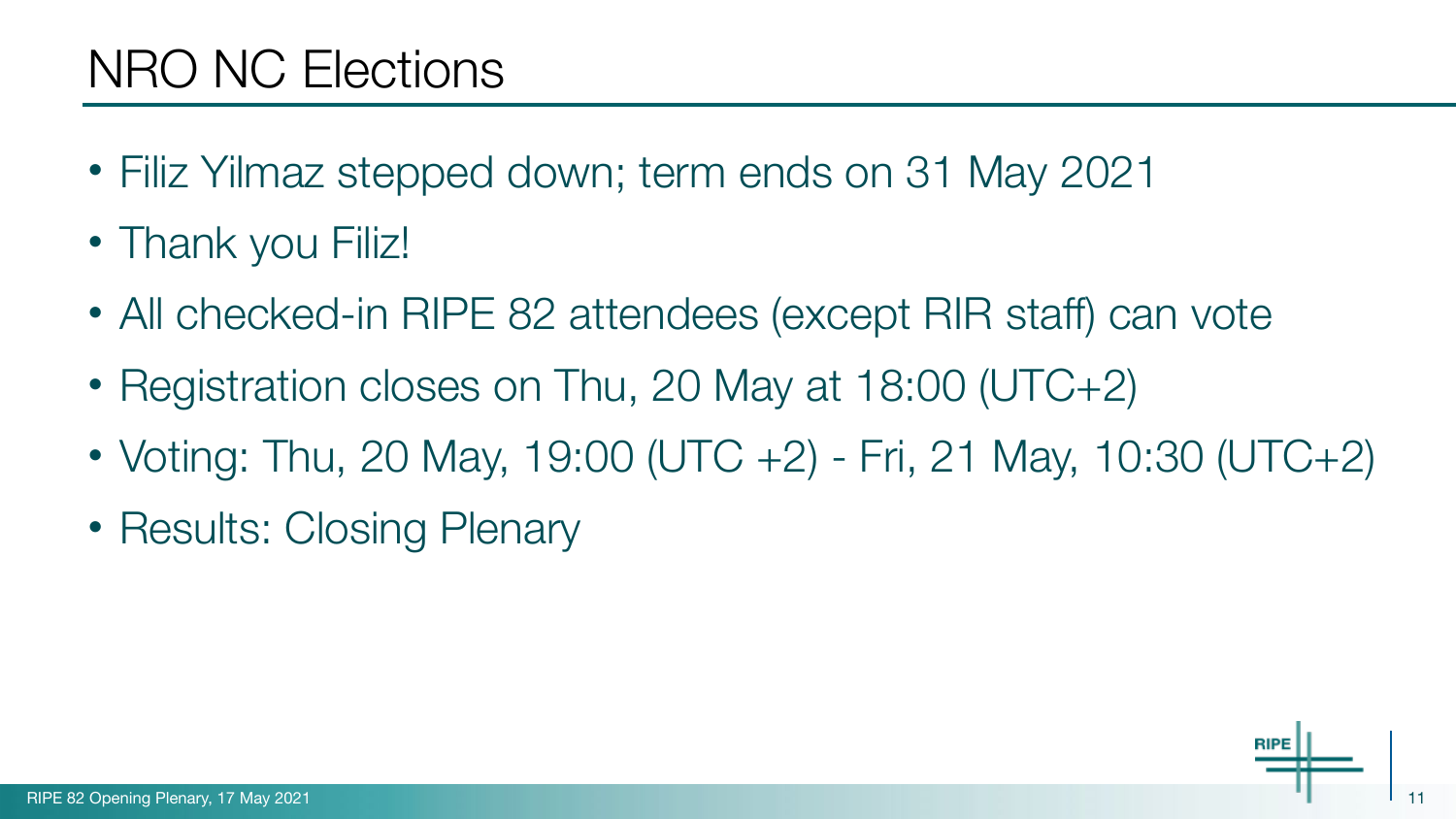## Some RIPE 82 Highlights

- The Encryption Debate (Monday)
- The Resilience of the Human Network (Monday)
- BoFs:
	- Code of Conduct Next Steps
	- SCION Ready for RIPE?
	- RIPE DB Requirements TF (prior to RIPE 82)
- All RIPE WGs meet this week (Tue Thu)

12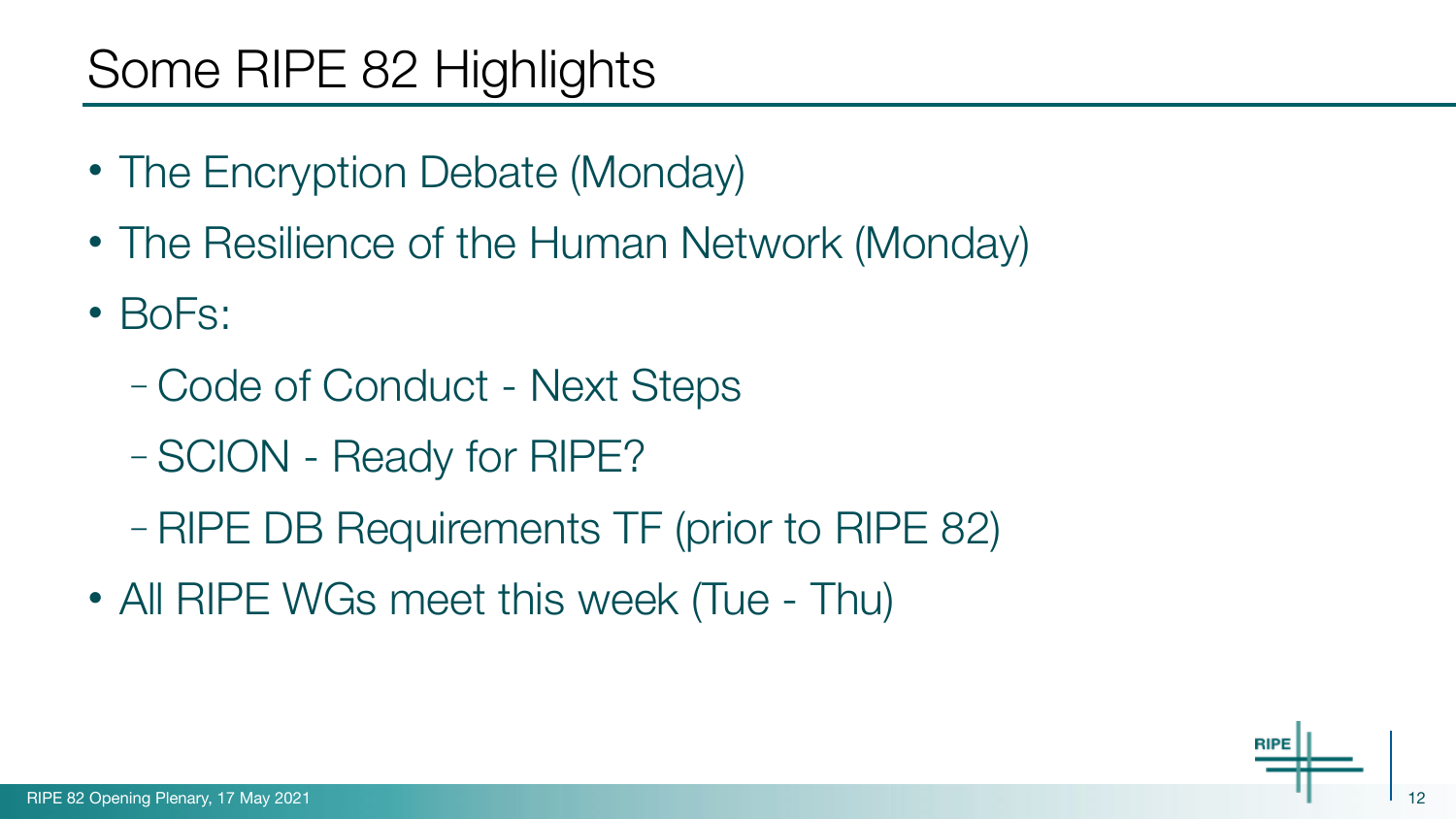## RIPE Community Plenary

- RIPE Chair Team Update
- Reports from
	- RIPE Database Requirements Task Force
	- RIPE Code of Conduct Task Force
- Any other input from the community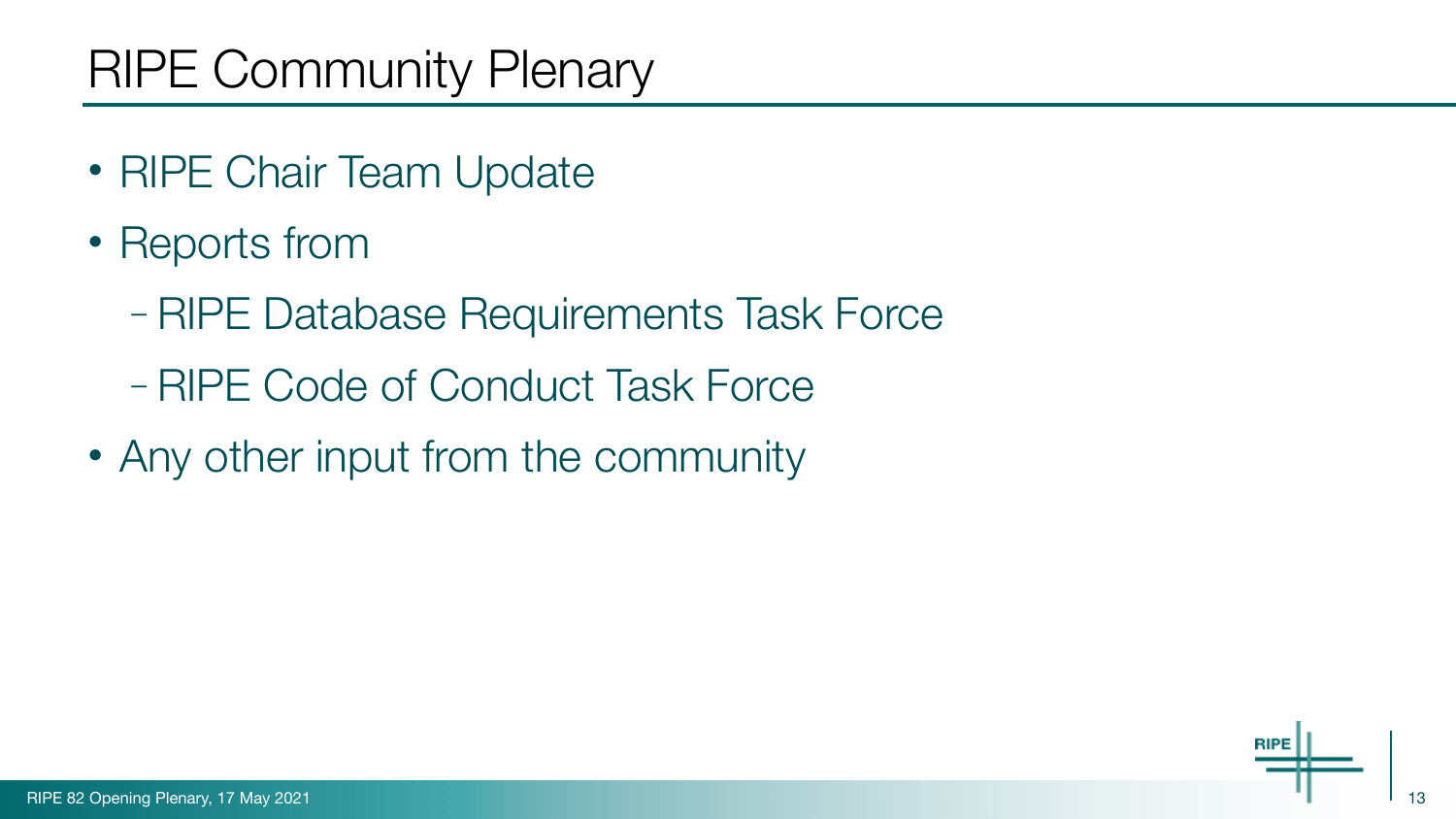- **Meetecho** (main platform)
	- Requires meeting registration
	- Bookmark your unique login link, use it for all sessions
	- Livestream, stenography, chat and Q&A available
- **Livestreaming page** on the RIPE 82 website or on **YouTube**
	- Livestream and stenography only
	- No chat or Q&A available
- **Recording:** The sessions and chat archives are recorded and will be published on the RIPE 82 website archives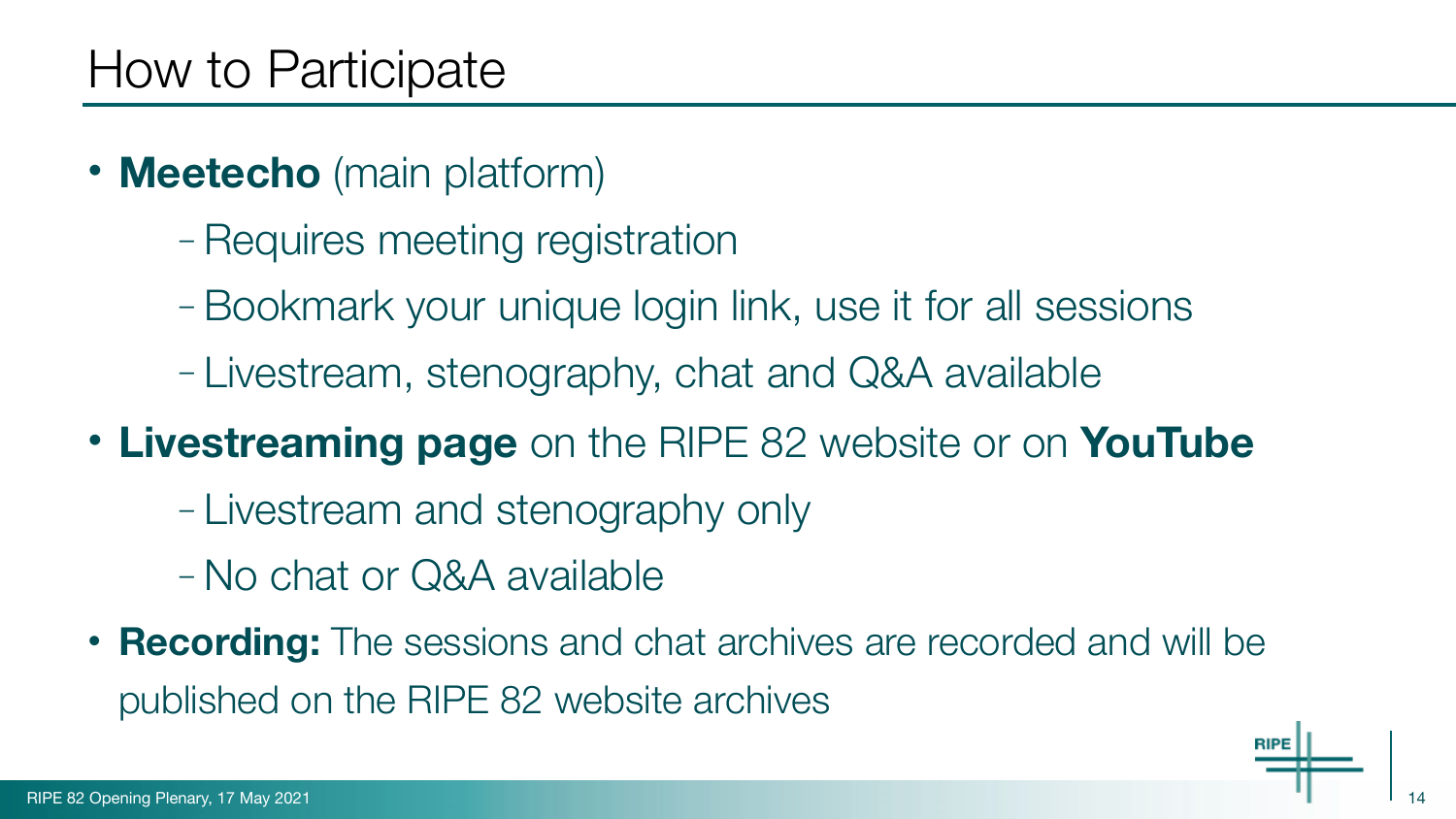#### Housekeeping: Meetecho

**• Audio/Video:** Ask a question directly using audio and/or video

- **Q&A:** Type your question in the Q&A window, along with your AFFILIATION. The question will be read out to the speaker
- **Stenography:** Stenography is available on Meetecho Ø
	- **Chat:** Chat with the group
- **Poll:** Answer a live poll  $\overline{\mathbf{h}}$
- **Participants:** View the list of participants

Ø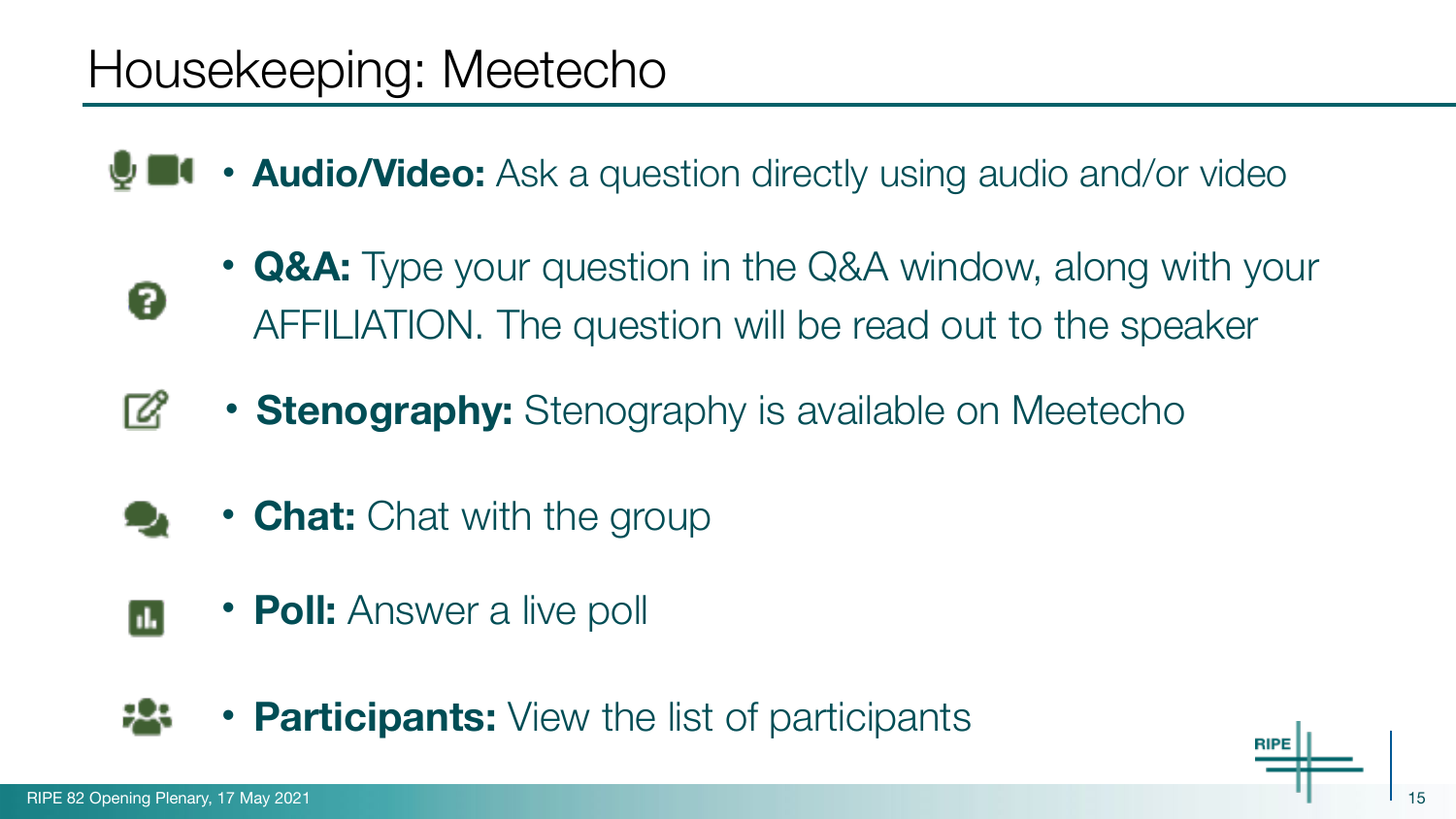#### RIPE 82 Social Events

- **Meet the RIPE Chair Team and RIPE NCC Executive Board** 
	- Monday, 18:30-19:30
- **RIPE 82 Dinner and Talent Show** 
	- Thursday, 18:30-21:00



#### **ripe82.ripe.net/programme/social-events/**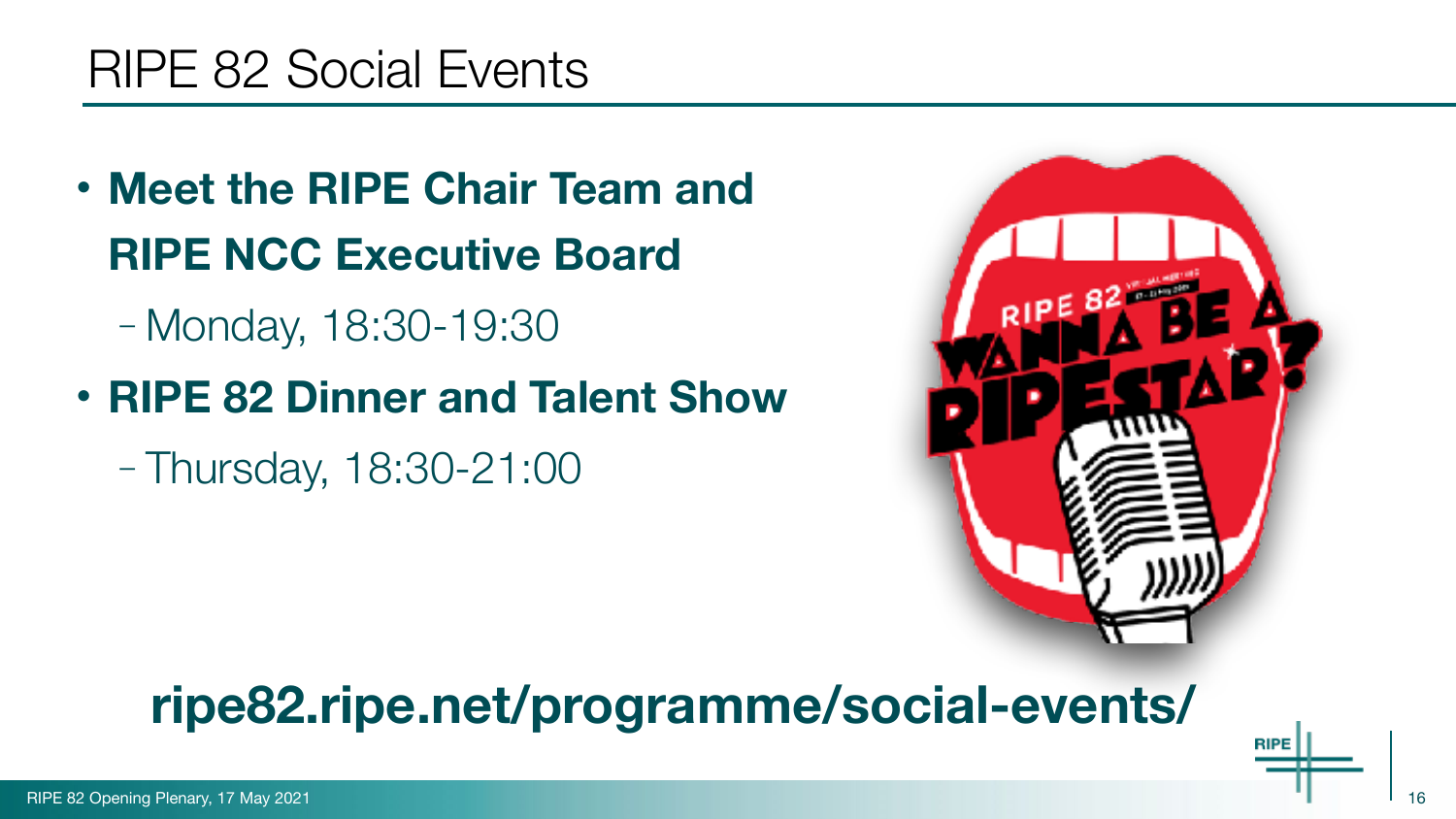## How to Network (1)

#### **SpatialChat**

- Our virtual coffee-break area
- Open all day
- Use the **password and link** emailed to you to login



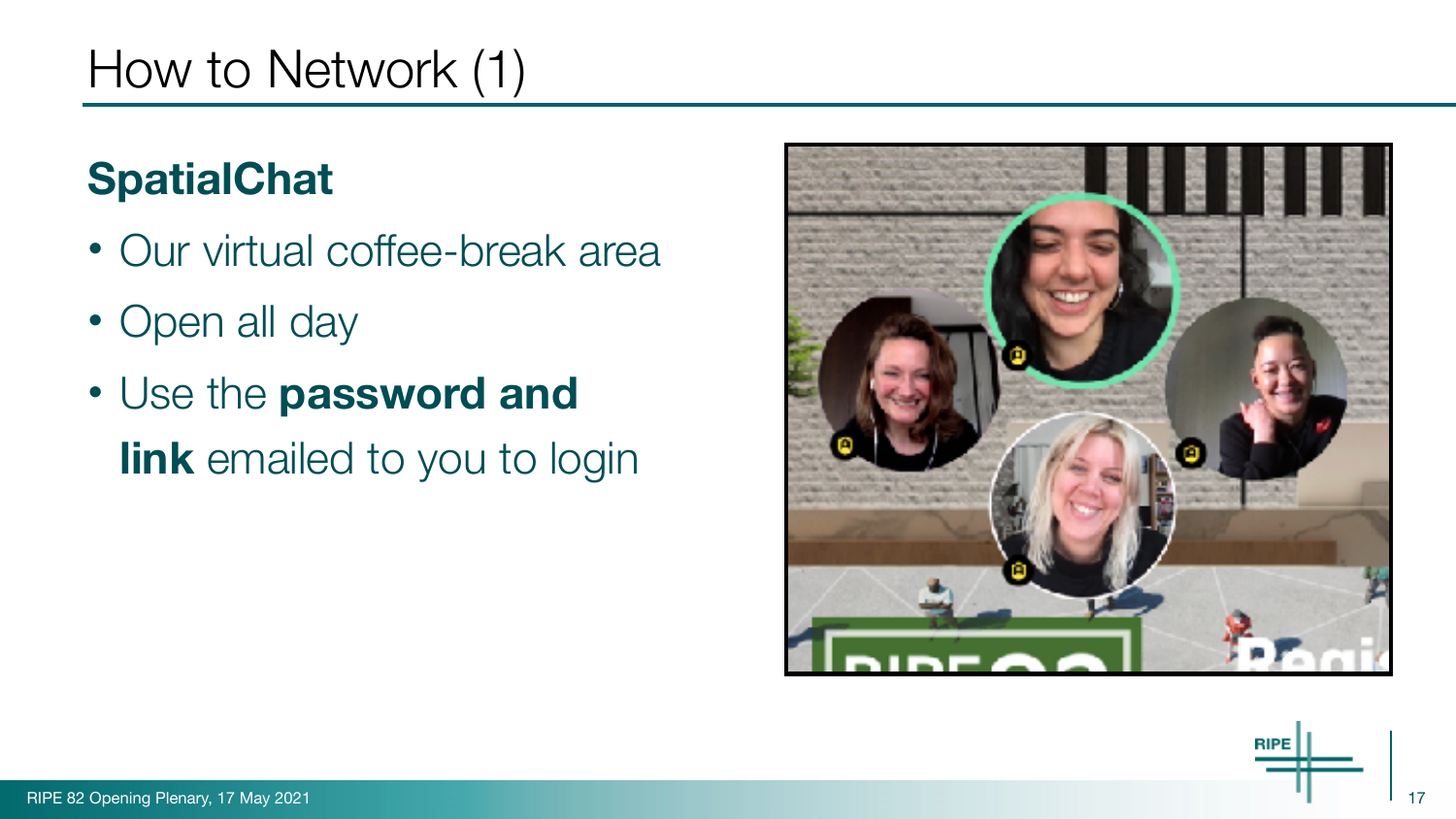## How to Network (2)

#### **Networking app**

- Schedule meetings with fellow attendees
- Exchange messages
- Meet them virtually on the platform of your choice, or agree to meet in a room on SpatialChat!

| 14/05                            | 17/05           | 18/05 | 19/05 |  |  |  |
|----------------------------------|-----------------|-------|-------|--|--|--|
| Show Your Meetings               |                 |       |       |  |  |  |
| 1000U                            | Nelconae Octfau |       |       |  |  |  |
| 10.30                            |                 |       |       |  |  |  |
| 11/00                            | Upering Flenary |       |       |  |  |  |
| 11/30                            |                 |       |       |  |  |  |
| 12:00                            | Lunch.          |       |       |  |  |  |
| 12:30                            |                 |       |       |  |  |  |
| 13/807                           |                 |       |       |  |  |  |
| 13:36                            | Plenary         |       |       |  |  |  |
| 14:00                            | Co'Tes creak    |       |       |  |  |  |
| 14/90                            |                 |       |       |  |  |  |
| 15:00                            | Pleina y        |       |       |  |  |  |
| 15:30                            | Coffee Frank    |       |       |  |  |  |
| 16000                            |                 |       |       |  |  |  |
| 16:30                            | Pienary         |       |       |  |  |  |
| 17:00                            | Cortes Ereak    |       |       |  |  |  |
| <b>ATRIBAC</b><br>$\blacksquare$ | - 63            |       | ţ.    |  |  |  |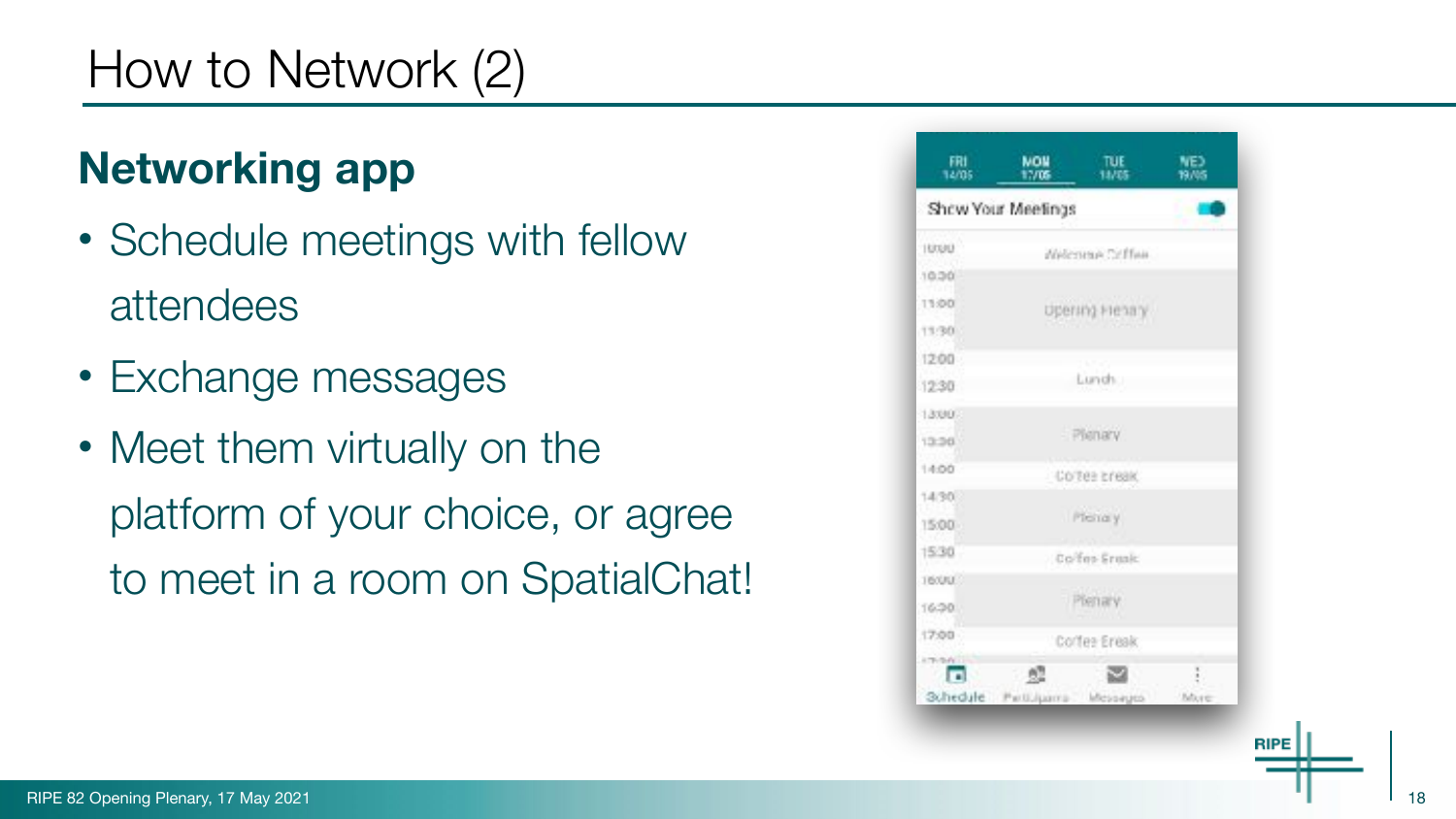#### **Attendee list on the RIPE 82 website**

- See contact details
- Check-in to show other participants that you are attending
- Checked-in attendees have a green tick next to their names on the attendee list

19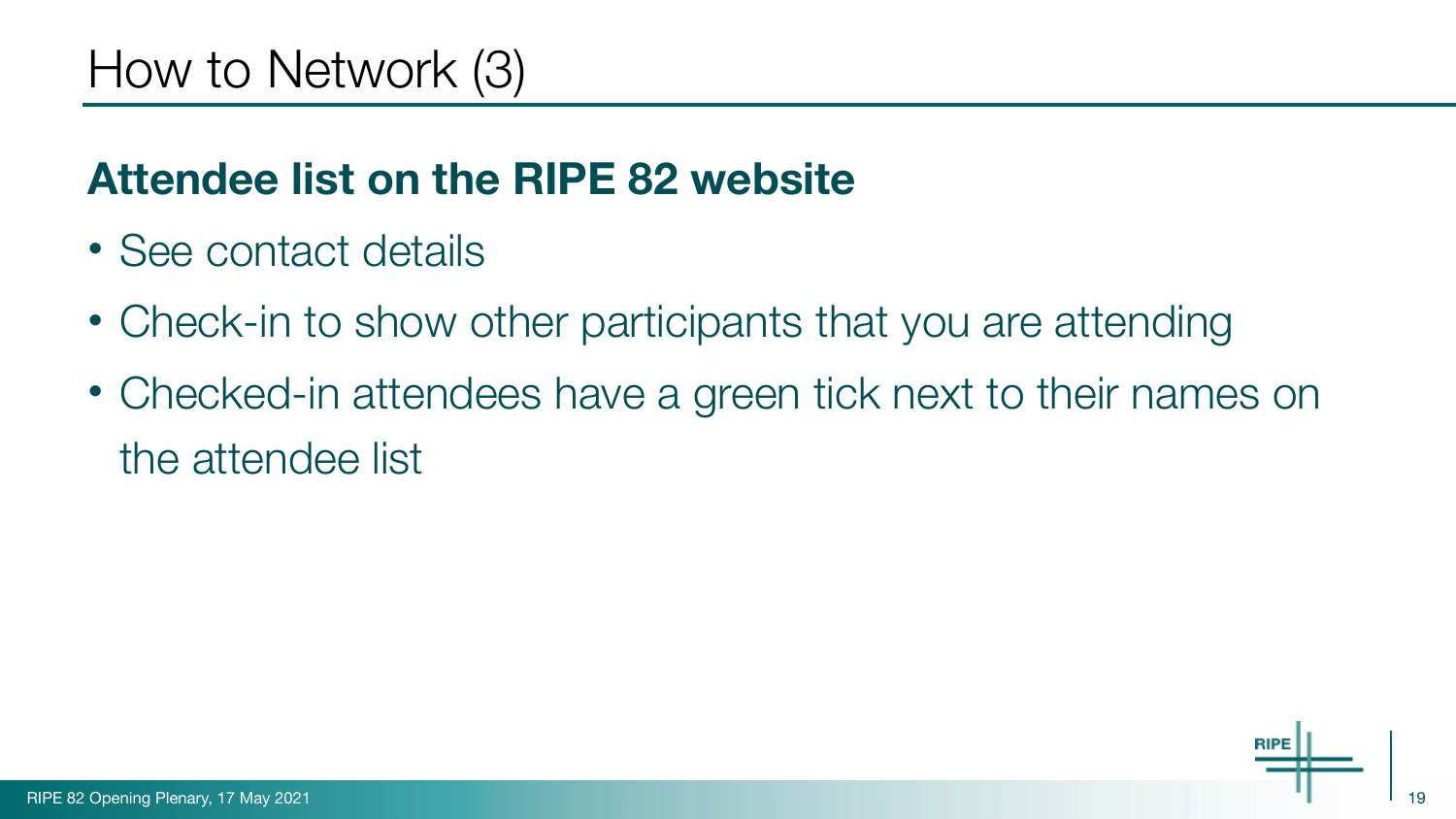#### Thank You to Our Sponsors













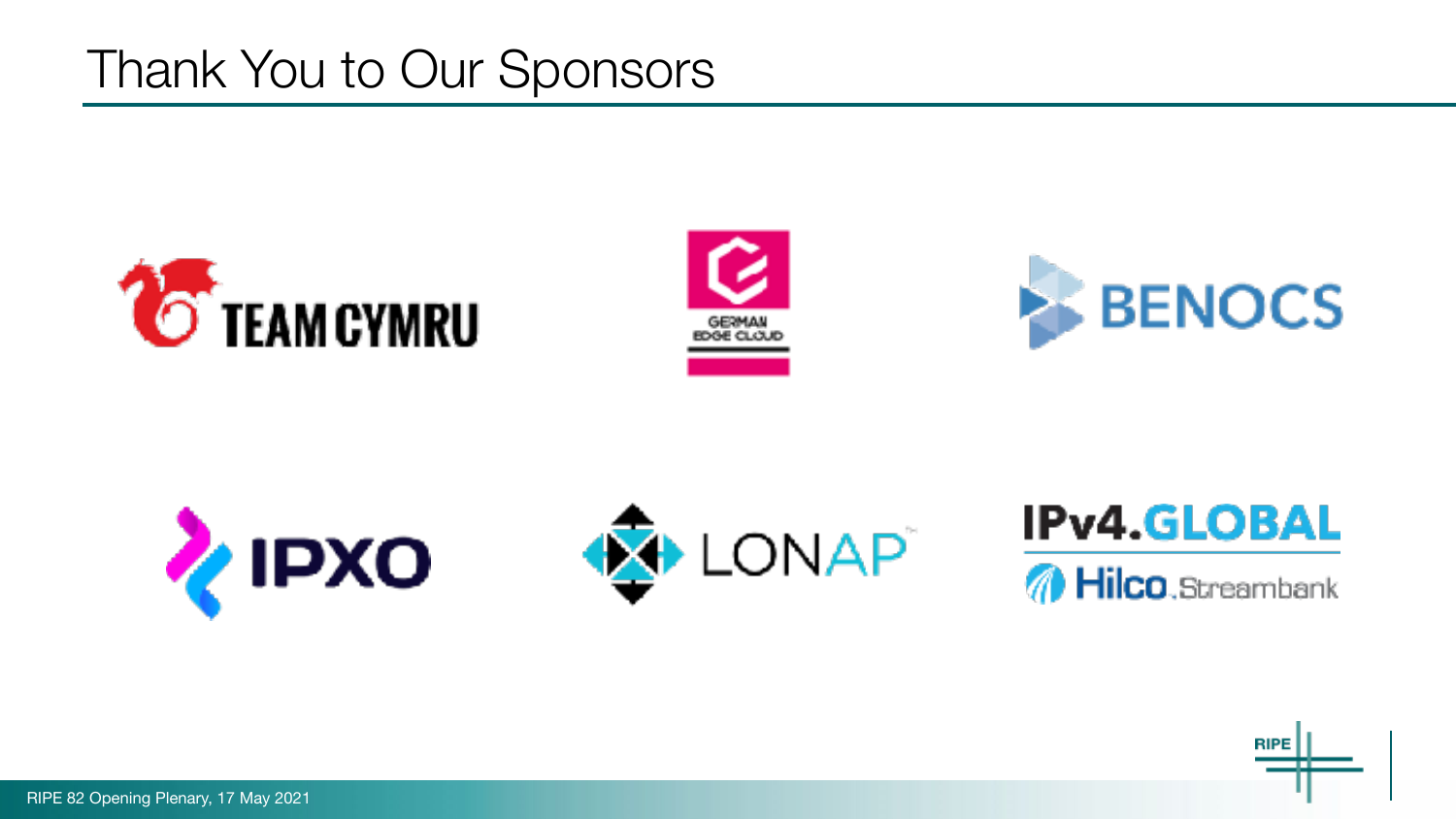## The RIPE Community

- Coordination
- Knowledge sharing
- Open, open, open



#### • Enjoy RIPE 82!